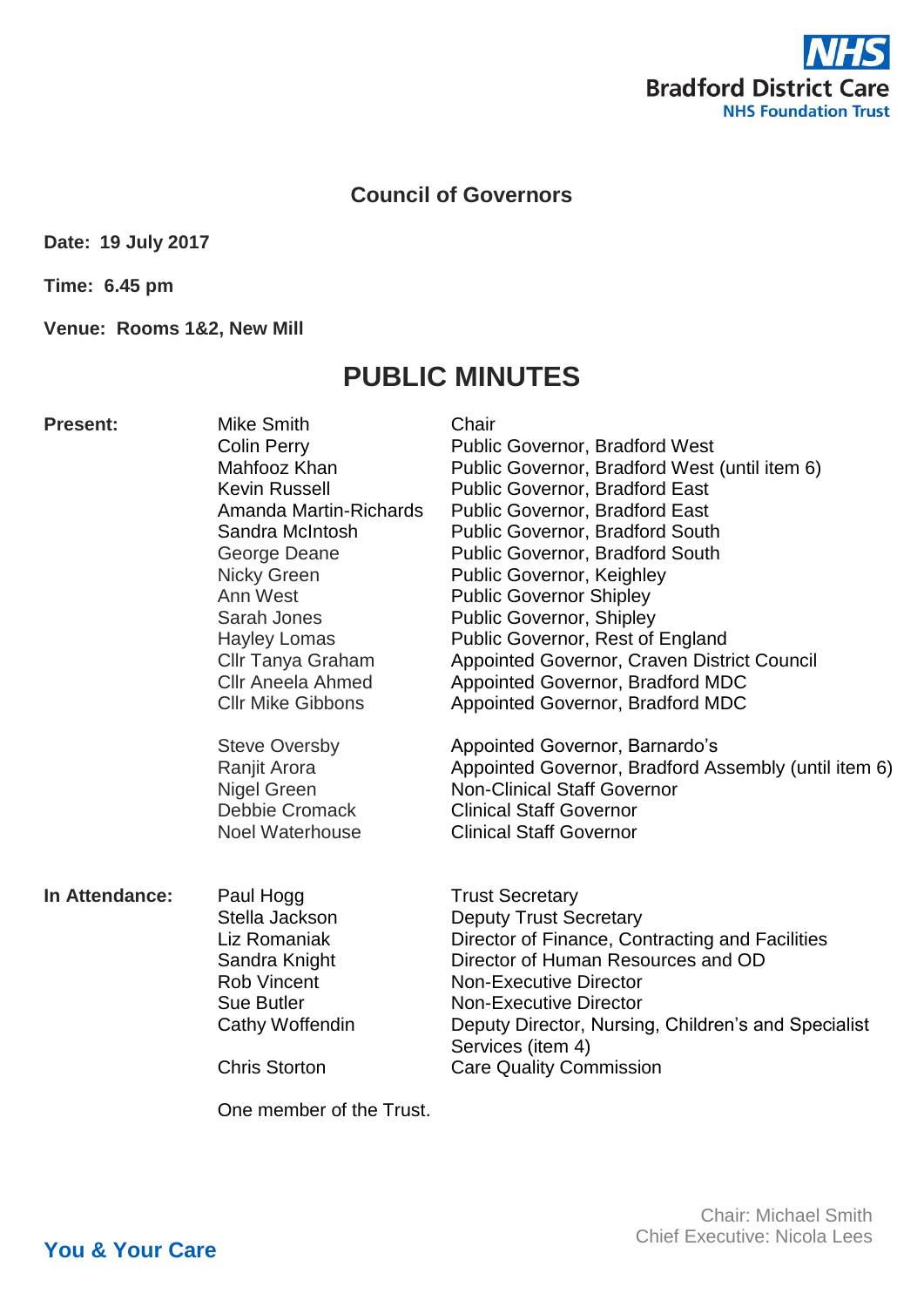| <b>Item</b>  |                                                                                                                                                                                                                                                                                                                                                                                                                                                                                                                                                                                                                           |  |  |  |
|--------------|---------------------------------------------------------------------------------------------------------------------------------------------------------------------------------------------------------------------------------------------------------------------------------------------------------------------------------------------------------------------------------------------------------------------------------------------------------------------------------------------------------------------------------------------------------------------------------------------------------------------------|--|--|--|
| $\mathbf 1$  | <b>Welcome and Apologies for Absence</b>                                                                                                                                                                                                                                                                                                                                                                                                                                                                                                                                                                                  |  |  |  |
|              | The Chair welcomed everyone to the meeting. He reported that the Private meeting<br>of the Council of Governors had agreed the appointment of a Non-Executive Director<br>(Gerry Armitage), with effect from 1 October 2017, to replace Ms Mirza. The Trust<br>Secretary reported the appointment was embargoed until Friday, 21 July.                                                                                                                                                                                                                                                                                    |  |  |  |
|              | The Chair then welcomed Cllr Ahmed, the newly appointed Bradford Council<br>Appointed Governor representative, to the meeting.                                                                                                                                                                                                                                                                                                                                                                                                                                                                                            |  |  |  |
|              | Apologies were received from Dr Nawaz, Mr Smith, Mrs Chatwin, Professor<br>Congdon, Ms Howes and Ms Moran-Whitehead.                                                                                                                                                                                                                                                                                                                                                                                                                                                                                                      |  |  |  |
| $\mathbf{2}$ | <b>Declarations of Interest</b>                                                                                                                                                                                                                                                                                                                                                                                                                                                                                                                                                                                           |  |  |  |
|              | Mr Green declared a potential interest in agenda item 4 'Wakefield Children's<br>Services' as he worked closely with the service area.                                                                                                                                                                                                                                                                                                                                                                                                                                                                                    |  |  |  |
|              | There were no other declarations of interest.                                                                                                                                                                                                                                                                                                                                                                                                                                                                                                                                                                             |  |  |  |
| 3            | Minutes of the Council of Governors Meeting held on 11 May 2017                                                                                                                                                                                                                                                                                                                                                                                                                                                                                                                                                           |  |  |  |
|              | The minutes of the meeting held on 11 May 2017 were agreed as a true and<br>accurate record of the meeting subject to the following amendment:                                                                                                                                                                                                                                                                                                                                                                                                                                                                            |  |  |  |
|              | Item 12: Appointments – the first bullet point of the endorsement being<br>$\bullet$<br>amended to read `The Lead Governor and Deputy Lead Governor<br>appointments'.                                                                                                                                                                                                                                                                                                                                                                                                                                                     |  |  |  |
| 4            | Matters Arising from the Council of Governors Meeting held on 11 May 2017                                                                                                                                                                                                                                                                                                                                                                                                                                                                                                                                                 |  |  |  |
|              | Actions                                                                                                                                                                                                                                                                                                                                                                                                                                                                                                                                                                                                                   |  |  |  |
|              | 11/5/17-1: Matters Arising – Mrs Romaniak informed Governors the Clinical<br>$\bullet$<br>Commissioning Groups (CCGs) had agreed to invest a nominal amount in the<br>BANDs service in order to address the referral backlog. A full-time<br>Occupational Therapist had been appointed and was undertaking screening<br>and assessment for people on the Autistic spectrum. Additionally, a<br>Psychologist had recently been appointed and a Speech and Language<br>Therapist was also supporting the service.  The service was not currently<br>open for ADHD; the focus requested by CCGs was dealing with the backlog |  |  |  |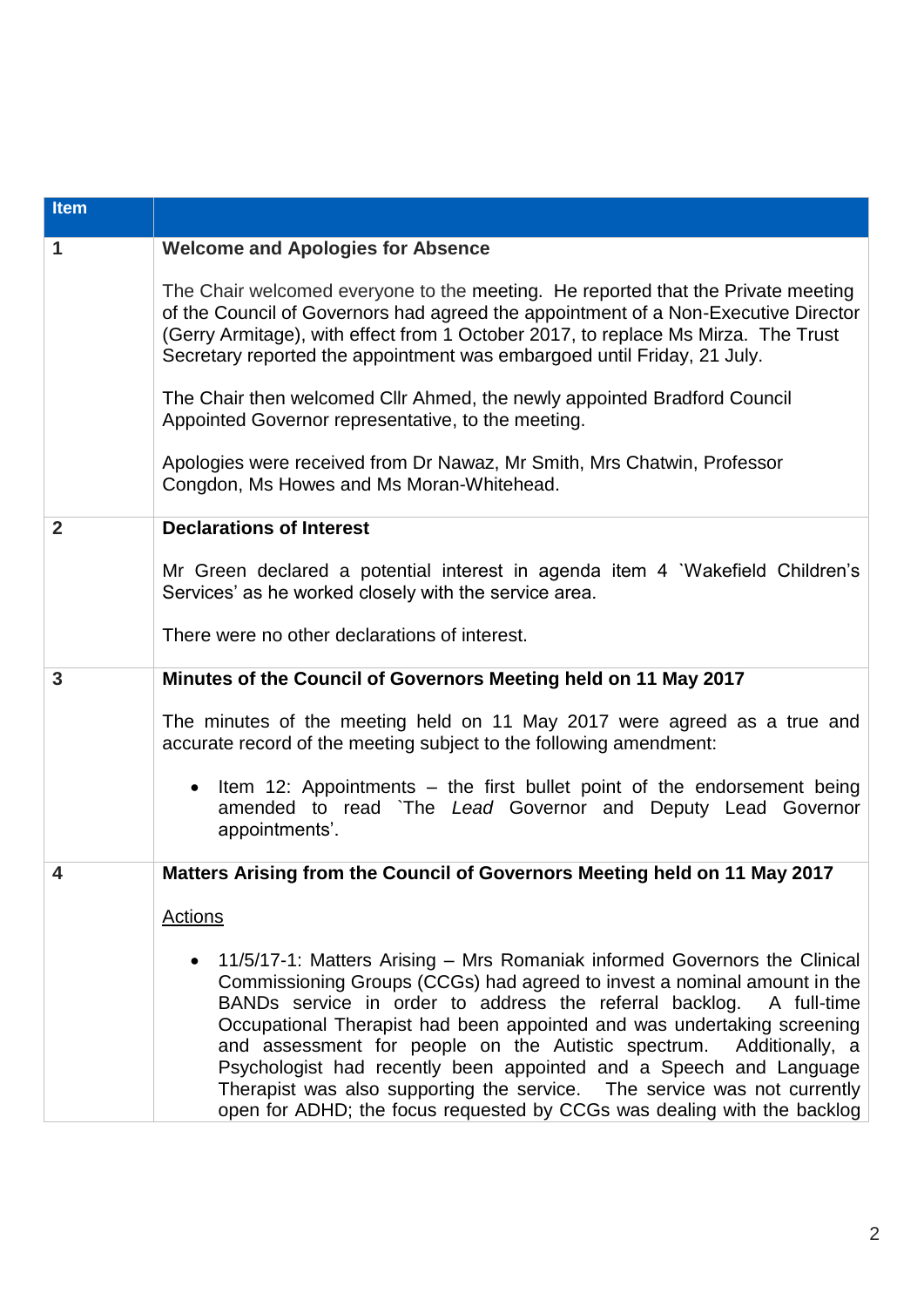|   | of Autistic spectrum screenings. The Trust had purchased a QB test which<br>was a proven tool to support screening, diagnosis and prescribing for<br>ASC/ADHD. The test had proven effective at reducing the number of<br>contacts required for diagnosis and stabilisation of treatment and had been<br>implemented in May. Only clients referred to the Trust by the Independent<br>Funding Review (IFR panel) would currently be supported for ADHD and the<br>route for IFR panel consideration was via GP referral. Mr Russell highlighted<br>specific concerns relating to the service and Mrs Romaniak suggested that<br>Mr Long, the Deputy Director of Mental Health Acute and Community<br>Services, organise for himself or Kelly Barker to speak to him about these.<br><b>Action: Director of Finance, Contracting and Facilities;</b><br>11/5/17-2: Chair's Report - Mrs Romaniak updated on actions being taken at<br>West Yorkshire level, on a visit by specialist commissioners to see the<br>Intensive Therapy Centre facility and on actions to refresh the Estates<br>Strategy and strategic Inpatient plan. It was envisaged that an update<br>regarding the alternative use of the Intensive Therapy Centre would be<br>provided at the December Council of Governors meeting. Action: Deputy<br>Trust Secretary to timetable into the Governor work programme;<br>11/5/17-3: Integrated Performance Report - Mrs Jones reported she had<br>spoken to Ms Mirza about action being taken, at an organisation-wide level, to<br>capture the protected characteristics of those people using mental health<br>services. The Trust was aware of the need to capture this information and<br>the Mental Health Legislation Committee would continue to monitor trends;<br>11/5/17-3: Integrated Performance Report - the Chair informed Governors<br>that following the restructure within Improving Access to Psychological<br>Therapy (IAPT) and Psychological Therapies, an additional 5.8 whole time<br>equivalent staff posts had been created. These would increase the<br>availability of Psychological Therapists. The restructure would also allow<br>clients to remain in step 3 of their treatment rather than being transferred and<br>possibly having to wait for a more intensive step 4 therapy. The Quality and<br>Safety Committee would be monitoring the impact on waiting lists. |  |  |
|---|------------------------------------------------------------------------------------------------------------------------------------------------------------------------------------------------------------------------------------------------------------------------------------------------------------------------------------------------------------------------------------------------------------------------------------------------------------------------------------------------------------------------------------------------------------------------------------------------------------------------------------------------------------------------------------------------------------------------------------------------------------------------------------------------------------------------------------------------------------------------------------------------------------------------------------------------------------------------------------------------------------------------------------------------------------------------------------------------------------------------------------------------------------------------------------------------------------------------------------------------------------------------------------------------------------------------------------------------------------------------------------------------------------------------------------------------------------------------------------------------------------------------------------------------------------------------------------------------------------------------------------------------------------------------------------------------------------------------------------------------------------------------------------------------------------------------------------------------------------------------------------------------------------------------------------------------------------------------------------------------------------------------------------------------------------------------------------------------------------------------------------------------------------------------------------------------------------------------------------------------------------------------------------------------------------------------------------------------------------------------------------------------------------------------|--|--|
| 5 | <b>Wakefield Children's Services</b>                                                                                                                                                                                                                                                                                                                                                                                                                                                                                                                                                                                                                                                                                                                                                                                                                                                                                                                                                                                                                                                                                                                                                                                                                                                                                                                                                                                                                                                                                                                                                                                                                                                                                                                                                                                                                                                                                                                                                                                                                                                                                                                                                                                                                                                                                                                                                                                   |  |  |
|   | The Deputy Director of Nursing, Children's and Specialist Services introduced a<br>paper which provided an overview and brief history of the processes in place<br>following the contract award of Wakefield Children's Services. It also contained<br>information about lessons learnt.<br>Mr Russell noted staff from Wakefield had settled well into the new structure and                                                                                                                                                                                                                                                                                                                                                                                                                                                                                                                                                                                                                                                                                                                                                                                                                                                                                                                                                                                                                                                                                                                                                                                                                                                                                                                                                                                                                                                                                                                                                                                                                                                                                                                                                                                                                                                                                                                                                                                                                                          |  |  |
|   | asked whether service users had provided feedback about the impact of the transfer<br>In response, Mrs Woffendin reported that as the same staff were<br>on them.<br>delivering care, there had been no immediate impact on care provision. Additionally,<br>the Trust had not received any complaints about the transfer. The Trust would be<br>collating feedback about the service via the improved Friends and Family Test<br>process. The Trust had received positive feedback from GPs and Commissioners                                                                                                                                                                                                                                                                                                                                                                                                                                                                                                                                                                                                                                                                                                                                                                                                                                                                                                                                                                                                                                                                                                                                                                                                                                                                                                                                                                                                                                                                                                                                                                                                                                                                                                                                                                                                                                                                                                         |  |  |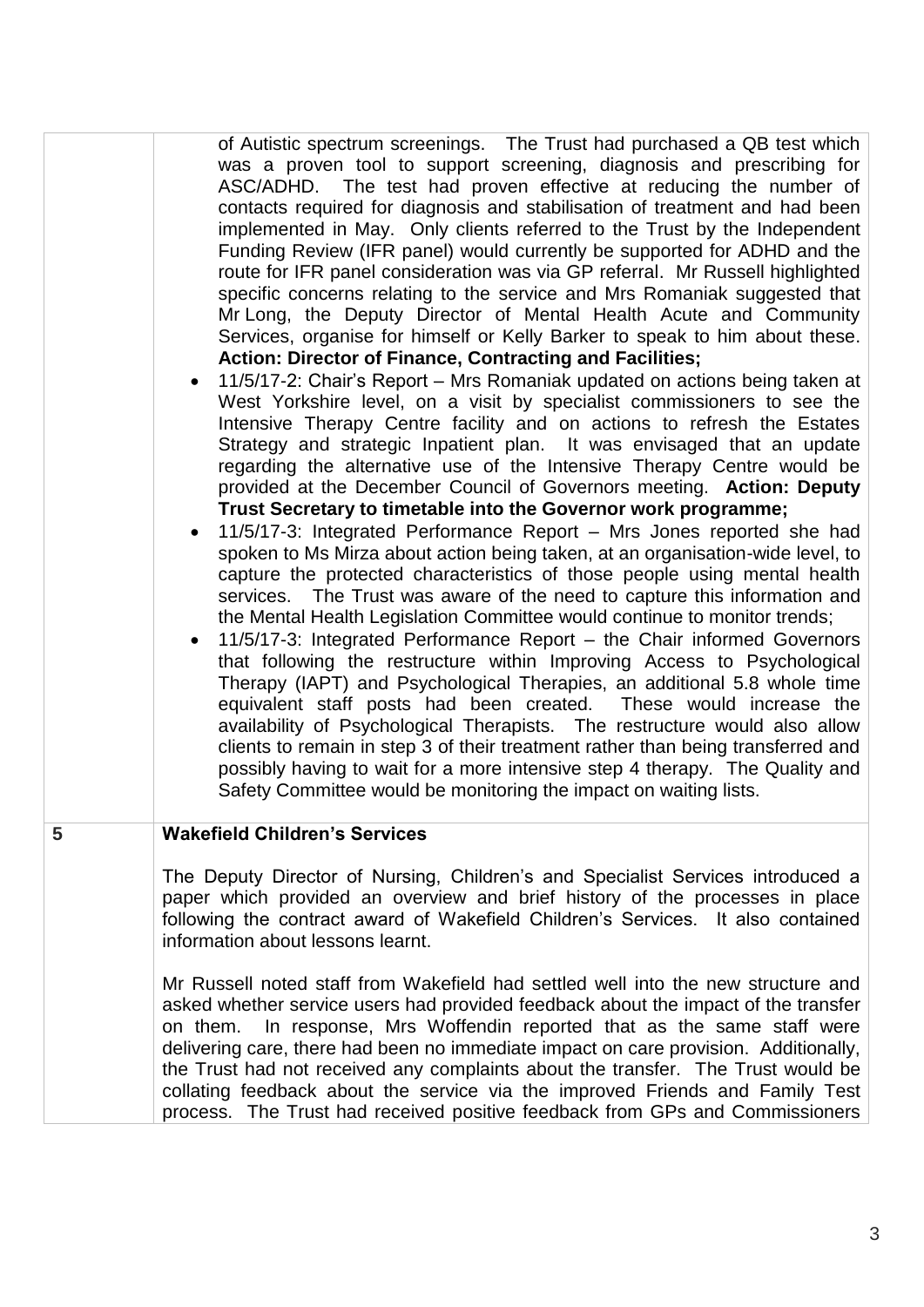|   | about the Trust's responsiveness and the transition period. Mr Deane asked how<br>assurance was sought about the effectiveness of the governance processes.<br>Mrs Woffendin reported Board members had undertaken a number of visits to the<br>service. The Chair added the risks associated with the implementation process<br>were scrutinised by Board members via the Finance, Business and Investment<br>Committee and Board meetings. The Trust was confident it would be able to deliver<br>the service within budget and an estate rationalisation plan had been developed to<br>provide further savings. The contract provided income certainty for three years<br>which was positive. Staff were supportive of plans to review the Estate as these<br>would provide opportunities to address issues relating to the condition of some of the<br>premises currently occupied. |
|---|-----------------------------------------------------------------------------------------------------------------------------------------------------------------------------------------------------------------------------------------------------------------------------------------------------------------------------------------------------------------------------------------------------------------------------------------------------------------------------------------------------------------------------------------------------------------------------------------------------------------------------------------------------------------------------------------------------------------------------------------------------------------------------------------------------------------------------------------------------------------------------------------|
|   | Mr Perry outlined the importance of the Trust employing specialist expertise to<br>support any future bid development. Mr Green informed Governors external<br>consultancy support had been enlisted to sense check the content of the bid for the<br>Wakefield Children's Services contract.                                                                                                                                                                                                                                                                                                                                                                                                                                                                                                                                                                                           |
|   | The Trust Secretary reported the Council of Governors Membership Development<br>Working Group had considered how membership within the Wakefield area might be<br>increased. The Deputy Trust Secretary would be meeting with the service in the<br>near future to discuss how staff might support membership recruitment. Members<br>from Wakefield would become part of the `Rest of England' constituency.                                                                                                                                                                                                                                                                                                                                                                                                                                                                           |
|   | Mr Waterhouse, Clinical Staff Governor, expressed an interest in meeting with staff<br>from Wakefield in order to obtain feedback about the Trust's services. Action:<br>Mr Waterhouse to organise a visit via Mrs Woffendin.                                                                                                                                                                                                                                                                                                                                                                                                                                                                                                                                                                                                                                                           |
|   | The Council of Governors noted:                                                                                                                                                                                                                                                                                                                                                                                                                                                                                                                                                                                                                                                                                                                                                                                                                                                         |
|   | • The work undertaken by operational and corporate services to ensure a<br>smooth transition of the 0-19 Wakefield Children's services; and<br>• The lessons learnt across the ten work streams.                                                                                                                                                                                                                                                                                                                                                                                                                                                                                                                                                                                                                                                                                        |
| 5 | <b>Chair's Report</b>                                                                                                                                                                                                                                                                                                                                                                                                                                                                                                                                                                                                                                                                                                                                                                                                                                                                   |
|   | The Chair introduced his report and reiterated the key points contained within it. He<br>reported the next Governor Open House meeting would take place on Monday, 24<br>July and encouraged Governors to attend.                                                                                                                                                                                                                                                                                                                                                                                                                                                                                                                                                                                                                                                                       |
|   | Mr Deane referred to the BAME Diversity in Employment Strategy update contained<br>within the Chair's report and informed Governors that he had been asked, at the<br>Black Health Forum AGM in June, how many people from the Black communities<br>worked at the Trust and the types of roles they undertook. Mr Deane believed the<br>Trust had much work to do to encourage more people from those communities to<br>apply for roles at the Trust. In response, the Chair reported the Board had had a<br>robust discussion at the June Board meeting about the effectiveness of the BAME                                                                                                                                                                                                                                                                                            |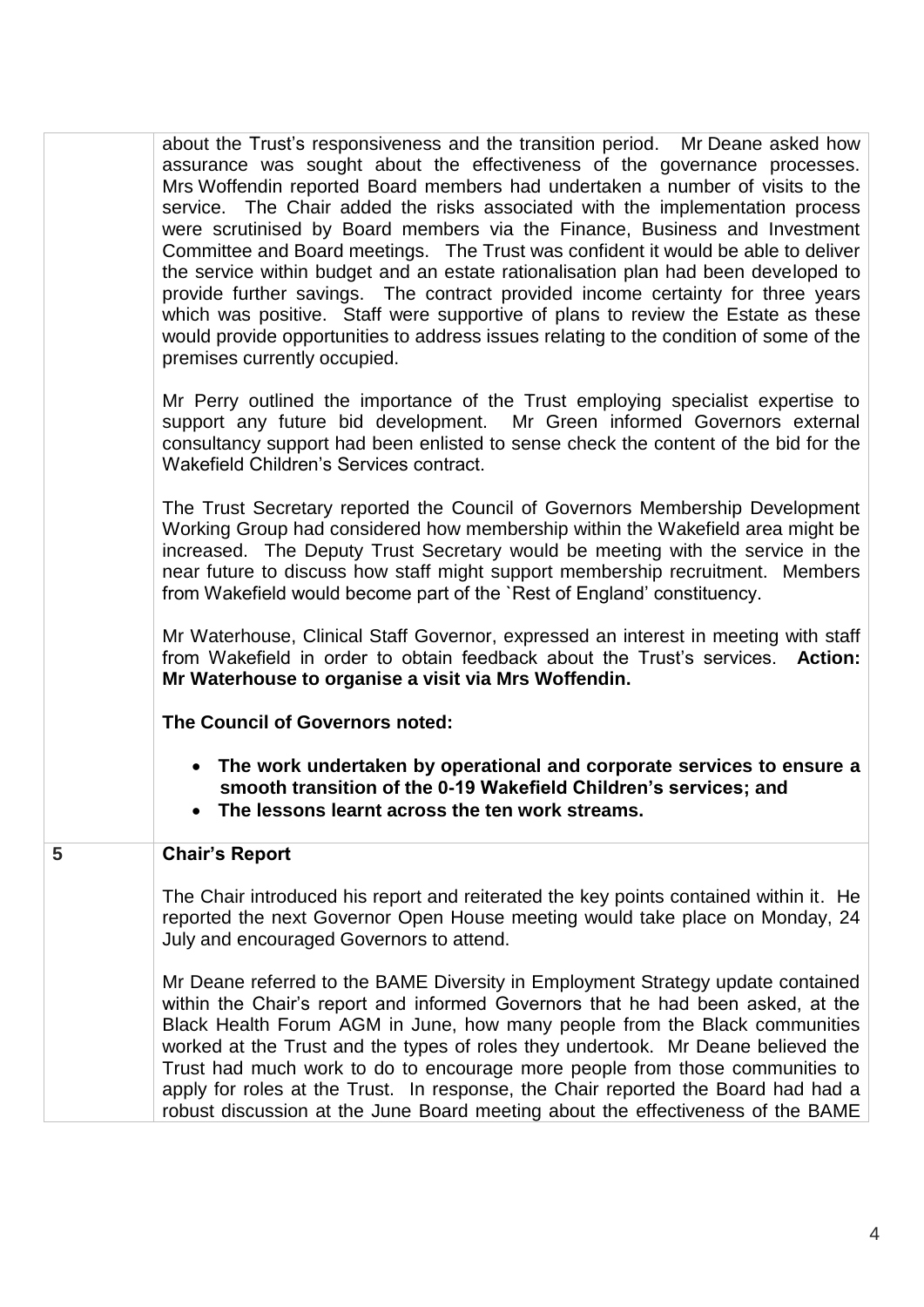|                 | Workforce Strategy. The Board had concluded the Strategy needed to focus on<br>fewer, more impactful actions. Mrs Knight reported the Leadership Academy<br>would be supporting the Trust to facilitate cultural conversations about working at the<br>Trust, other actions included the active engagement of the staff networks and the<br>centralisation of recruitment processes for key occupations with diverse, highly<br>trained recruitment panels in place using standardised systems and processes.<br>Ms Lomas suggested a Council of Governors Task and Finish Group be established<br>to consider how the Trust might increase its BAME workforce representation, as well<br>as retention and motivation levels. Action: Director of Human Resources and<br><b>OD/Deputy Trust Secretary to facilitate this process.</b><br>The Council of Governors noted the Chair's report.                                                                                                                                                                                                                                                                                                                                                                                                                                                                                                                                                                                                                                           |  |  |
|-----------------|---------------------------------------------------------------------------------------------------------------------------------------------------------------------------------------------------------------------------------------------------------------------------------------------------------------------------------------------------------------------------------------------------------------------------------------------------------------------------------------------------------------------------------------------------------------------------------------------------------------------------------------------------------------------------------------------------------------------------------------------------------------------------------------------------------------------------------------------------------------------------------------------------------------------------------------------------------------------------------------------------------------------------------------------------------------------------------------------------------------------------------------------------------------------------------------------------------------------------------------------------------------------------------------------------------------------------------------------------------------------------------------------------------------------------------------------------------------------------------------------------------------------------------------|--|--|
| $6\phantom{1}6$ | <b>Results of the Council of Governors Performance Evaluation Review</b>                                                                                                                                                                                                                                                                                                                                                                                                                                                                                                                                                                                                                                                                                                                                                                                                                                                                                                                                                                                                                                                                                                                                                                                                                                                                                                                                                                                                                                                              |  |  |
|                 | The Deputy Trust Secretary introduced the paper which contained the results of the<br>Council of Governors' Performance Evaluation survey. The key findings had been<br>discussed at the Board/Council of Governors away-day which had taken place<br>earlier in the day.                                                                                                                                                                                                                                                                                                                                                                                                                                                                                                                                                                                                                                                                                                                                                                                                                                                                                                                                                                                                                                                                                                                                                                                                                                                             |  |  |
|                 | The Council of Governors noted the survey results.                                                                                                                                                                                                                                                                                                                                                                                                                                                                                                                                                                                                                                                                                                                                                                                                                                                                                                                                                                                                                                                                                                                                                                                                                                                                                                                                                                                                                                                                                    |  |  |
| $\overline{7}$  | <b>Integrated Performance Report (IPR)</b>                                                                                                                                                                                                                                                                                                                                                                                                                                                                                                                                                                                                                                                                                                                                                                                                                                                                                                                                                                                                                                                                                                                                                                                                                                                                                                                                                                                                                                                                                            |  |  |
|                 | Dr Butler introduced the IPR and highlighted the following key points:                                                                                                                                                                                                                                                                                                                                                                                                                                                                                                                                                                                                                                                                                                                                                                                                                                                                                                                                                                                                                                                                                                                                                                                                                                                                                                                                                                                                                                                                |  |  |
|                 | NHS Improvement and CQC indicators had been met for April and May 2017,<br>$\bullet$<br>for those indicators where final data was available;<br>The Control Total year to date performance showed a surplus of £22k<br>compared to a plan deficit of -£665k. However, a number of Commissioning<br>for Quality and Innovation (CQUIN) requirements and Cost Improvement<br>Plans (CIPs) were profiled to deliver in the latter part of the financial year with<br>some implementation plans still being finalised. CQUIN and CIP delivery<br>therefore remained a risk;<br>The reason for the reduction in serious incident reporting levels was because<br>there was no longer a requirement from commissioners to report pressure<br>ulcers as serious incidents. However the Quality & Safety Committee<br>continued to monitor trends. An Extraordinary Quality and Safety Committee<br>had reviewed four serious untoward incidents and concluded that no systemic<br>or local failings had been identified which connected the incidents;<br>The Service User Experiences scores had dipped. This was due to the<br>$\bullet$<br>introduction of a new process and change in the recording system. The level<br>of recording was expected to rise as the new process was embedded. The<br>Board would monitor progress at its monthly meetings; and<br>The Board continued to focus on workforce pressures (these were also being<br>$\bullet$<br>experienced at national level). Following the Staff Survey results, the Board |  |  |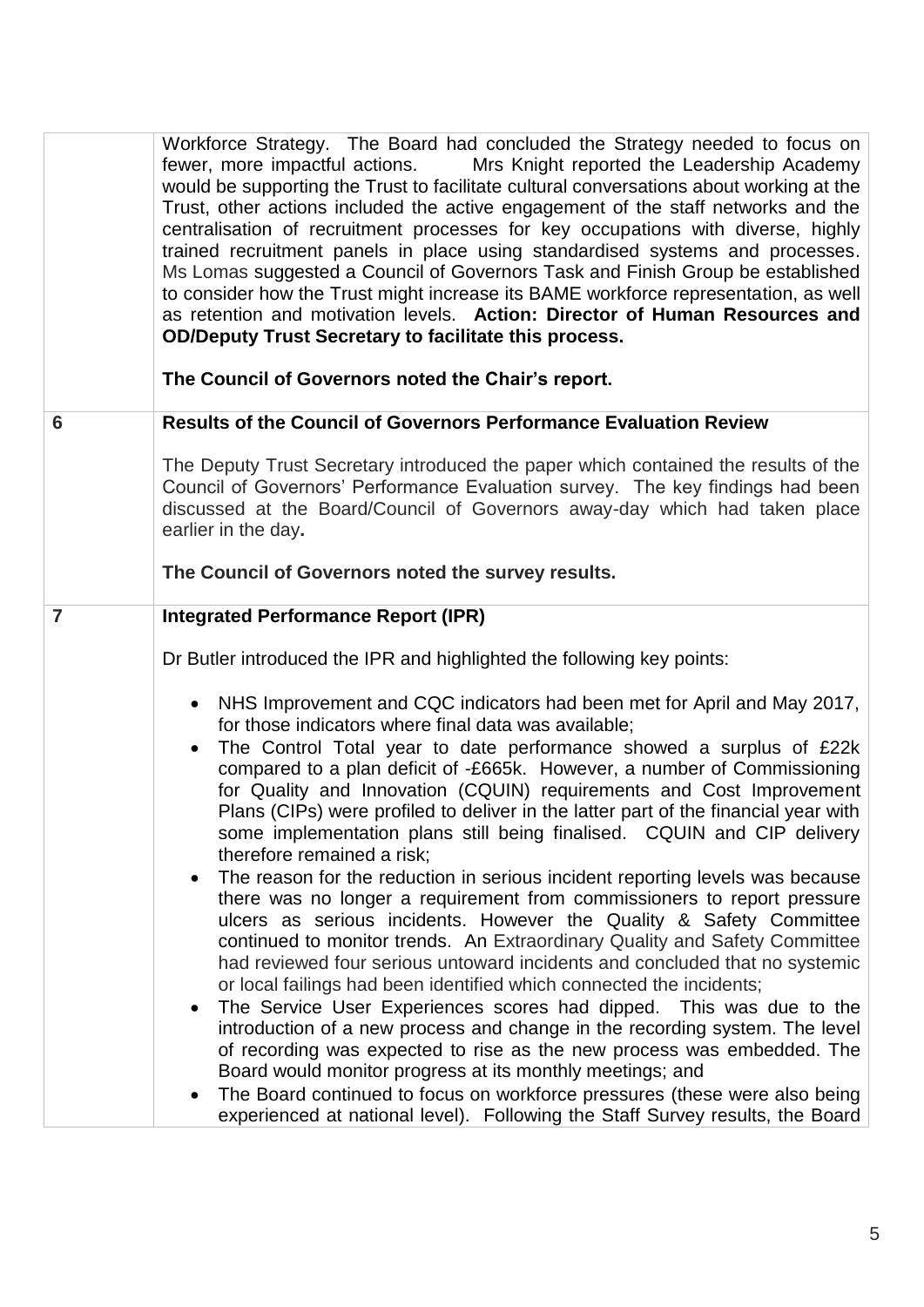|    | and the Executive Management Team were increasing their visibility within<br>front line service areas through hot desking arrangements and by holding<br>meetings within those service areas.                                                                                                                                                                                                                                                                                                                                        |
|----|--------------------------------------------------------------------------------------------------------------------------------------------------------------------------------------------------------------------------------------------------------------------------------------------------------------------------------------------------------------------------------------------------------------------------------------------------------------------------------------------------------------------------------------|
| 8  | Annual Report and Accounts, Quality Account and Annual Members' Meeting                                                                                                                                                                                                                                                                                                                                                                                                                                                              |
|    | The Trust Secretary reported the Annual Report and Accounts had been laid before<br>Parliament.                                                                                                                                                                                                                                                                                                                                                                                                                                      |
|    | A Governor drop-in session had been incorporated into the Annual Members'<br>Meeting programme and a video highlighting the work that had taken place at the<br>Trust during 2016/17 would be shown at the meeting. The round-table discussions<br>would focus on: quality goals, service user and carer engagement and young<br>people.                                                                                                                                                                                             |
| 9  | <b>Feedback from Governors</b>                                                                                                                                                                                                                                                                                                                                                                                                                                                                                                       |
|    | Mr Waterhouse reported he had received positive feedback about the Baildon ward<br>during a visit to the ward with the Chair and Trust Secretary. A service user had<br>reported they were happy with the care and treatment received.                                                                                                                                                                                                                                                                                               |
|    | Mr Perry informed Governors that a number of people had raised concerns about<br>the location of the Carer's hub. In response, the Trust Secretary reported that a hub<br>and spoke model was being considered for the Craven area toward the end of the<br>calendar year in order to address some accessibility concerns.<br>Additionally,<br>feedback had been received that the programme of Carer events required review to<br>ensure it met the needs of those carers who could only spend short periods of time<br>at the hub. |
|    | Mr Perry also reported that a number of service users continued to complain about<br>the `no-smoking' policy. Mr Waterhouse added he had been informed that the Trust<br>would be allowing patients to smoke e-cigarettes and would be installing charging<br>devices on each ward which was a cause for concern. Action: Mrs Romaniak to<br>ask Mrs Gilderdale to investigate and follow this up.                                                                                                                                   |
| 10 | <b>Work Programme</b>                                                                                                                                                                                                                                                                                                                                                                                                                                                                                                                |
|    | It was agreed that the notes of the Governor/Board away half-day would inform any<br>changes to the Governor Work Programme.<br><b>Action: Chair/Deputy Trust</b><br>Secretary to review the notes.                                                                                                                                                                                                                                                                                                                                  |
| 11 | <b>Governance Manual</b>                                                                                                                                                                                                                                                                                                                                                                                                                                                                                                             |
|    | The Deputy Trust Secretary introduced the refreshed Governance manual and the<br>Trust Secretary reported the changes to the terms of reference had been approved<br>by the Council of Governors.                                                                                                                                                                                                                                                                                                                                    |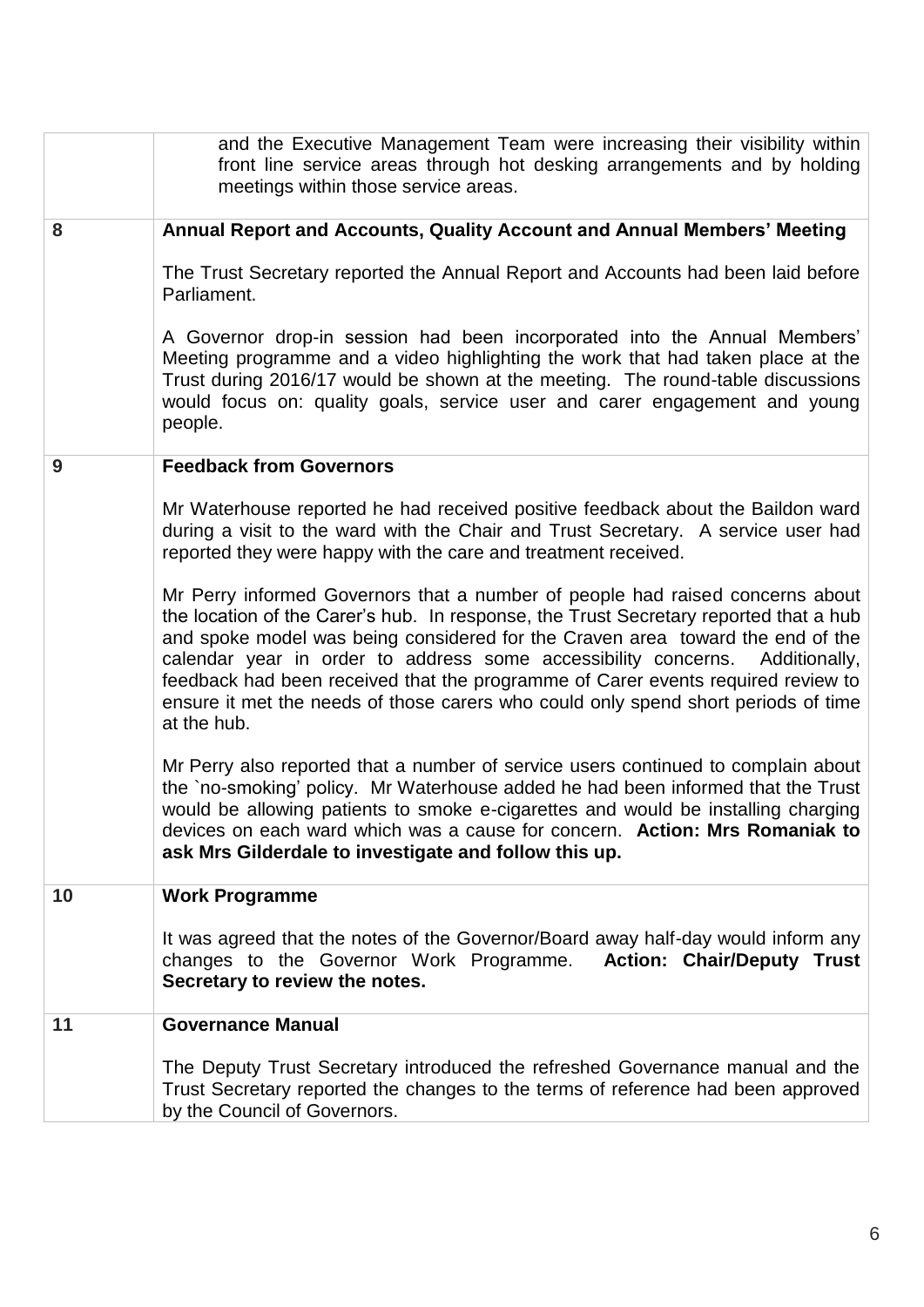|     | <b>The Council of Governors:</b><br>• Approved the Governance manual;<br>Noted the Governance manual also required the approval of Trust Board<br>$\bullet$<br>- this was received at the June 2017 Board meeting; and<br>Noted that once approved, the revised version of the Governance<br>manual would be uploaded to the Governor portal. |
|-----|-----------------------------------------------------------------------------------------------------------------------------------------------------------------------------------------------------------------------------------------------------------------------------------------------------------------------------------------------|
| 12. | <b>Approved Minutes</b>                                                                                                                                                                                                                                                                                                                       |
|     | The paper contained the approved minutes from the Membership Development<br>Working Group meeting held on 8 March 2017.                                                                                                                                                                                                                       |
|     | The Council of Governors noted the approved minutes.                                                                                                                                                                                                                                                                                          |
| 13. | <b>Council of Governors Remuneration Committee Terms of Reference</b>                                                                                                                                                                                                                                                                         |
|     | The Council of Governors Remuneration Committee had reviewed its terms of<br>reference at its meeting on 6 July 2017 and agreed to propose a number of<br>amendments to the document. The paper contained details of the amendments.                                                                                                          |
|     | The Council of Governors approved the proposed changes to the terms of<br>reference for the Council of Governors Remuneration Committee.                                                                                                                                                                                                      |
| 14  | <b>Any Other Business</b>                                                                                                                                                                                                                                                                                                                     |
|     | There were no other items of business.                                                                                                                                                                                                                                                                                                        |
| 15  | Date and Time of Next Meeting                                                                                                                                                                                                                                                                                                                 |
|     | The next meeting will take place at New Mill on 14 December from 5.30 pm $-$<br>8.30 pm.                                                                                                                                                                                                                                                      |
|     | The meeting concluded at 8.30 pm.                                                                                                                                                                                                                                                                                                             |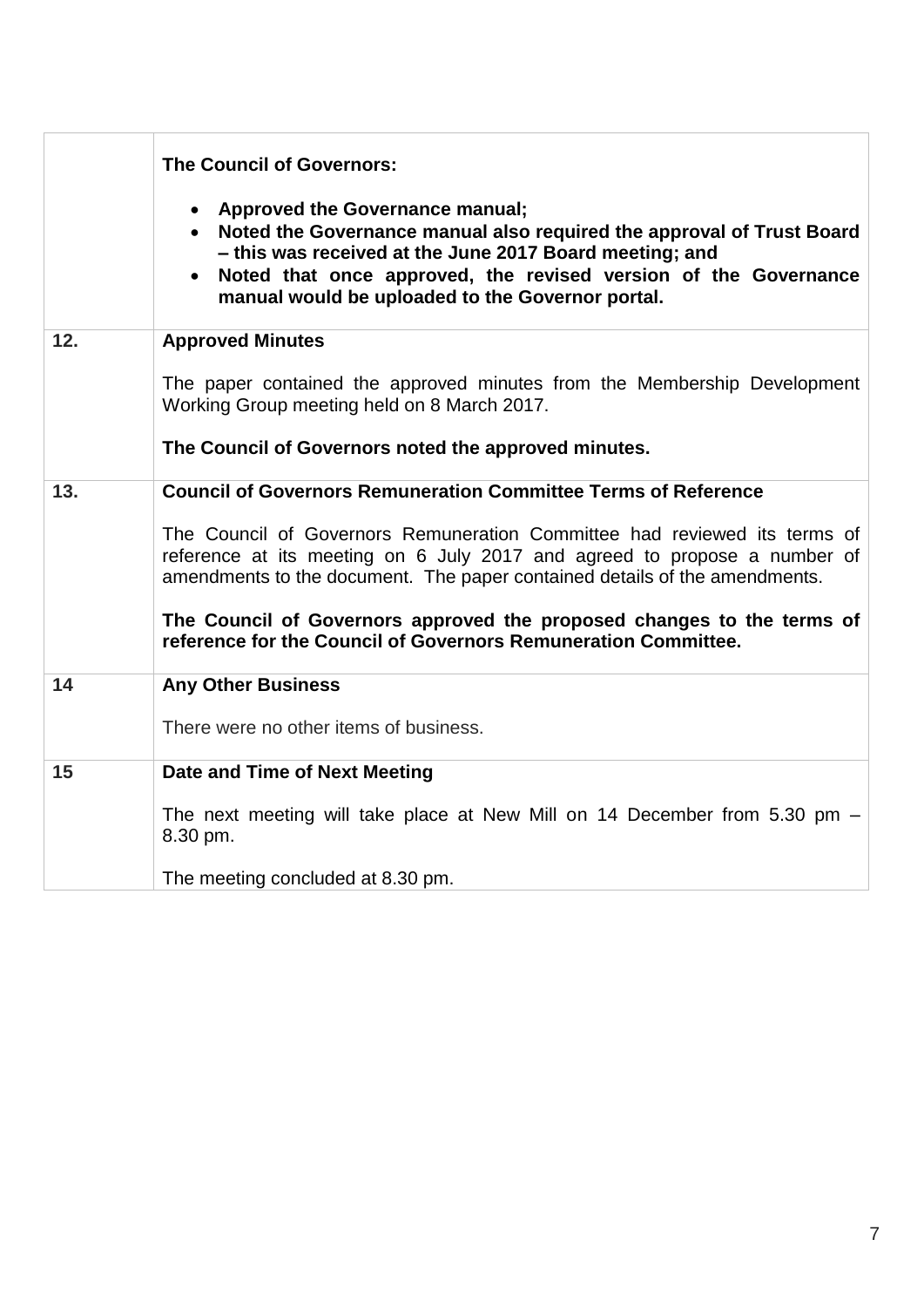## **Council of Governors Public Meeting 19 July 2017**

## **ACTIONS**

| <b>Ref No</b> | <b>Actions requested</b>                                                                                                                                                                                                        | <b>Timescale</b>                                   | <b>Progress</b>                                      |
|---------------|---------------------------------------------------------------------------------------------------------------------------------------------------------------------------------------------------------------------------------|----------------------------------------------------|------------------------------------------------------|
| $11/5/17-1$   | <b>Matters Arising</b><br><b>Chief Executive to inform Governors of the</b><br>outcome of discussions with CCGs relating<br>to the backlog of referrals into the BANDs<br>service.                                              | <b>July 2017</b>                                   | Update provided<br>at the July CoG<br>meeting        |
| $11/5/17 - 2$ | Chair's Report<br>Chief Executive to inform Governors (via<br>email) of the date by which a decision will be<br>made by the STP relating to the potential<br>use of the Intensive Therapy Centre at a<br>regional level.        | <b>July 2017</b><br>revised to<br>December<br>2017 |                                                      |
| $11/5/17-3$   | <b>Integrated Performance Report</b><br>Ms Mirza to provide an update about action<br>being taken to capture, at an organisation-<br>wide level, the protected characteristics of<br>those people using mental health services. | <b>June 2017</b>                                   | Update provided<br>at the July CoG<br>meeting        |
|               | Director of Nursing and Operations to<br>inform Governors about the impact of the<br>Psychological<br>and<br><b>Therapies</b><br><b>IAPT</b><br>restructure on waiting time levels.                                             | <b>July 2017</b>                                   | <b>Update provided</b><br>at the July CoG<br>meeting |
| 19/7/17-1     | <b>Matters Arising</b><br>Director of Finance, Contracting and<br>Facilities to arrange for Mr Long to speak to<br>Mr Russell about the backlog of referrals to<br>the BANDs service.                                           | <b>July 2017</b>                                   | Contact made<br>with Mr Russell                      |
|               | Deputy Trust Secretary to timetable an<br>update regarding the alternative use of the<br>Intensive Therapy Centre into the Governor<br>work programme.                                                                          | <b>July 2017</b>                                   | Timetabled for<br>December 2017                      |
| 19/7/17-2     | <b>Wakefield Children's Services</b><br>Mr Waterhouse to contact Mrs Woffendin to<br>obtain feedback<br>to<br>from<br>the<br>arrange<br>Wakefield staff.                                                                        | <b>July 2017</b>                                   | Feedback<br>obtained by<br>Mr Green                  |